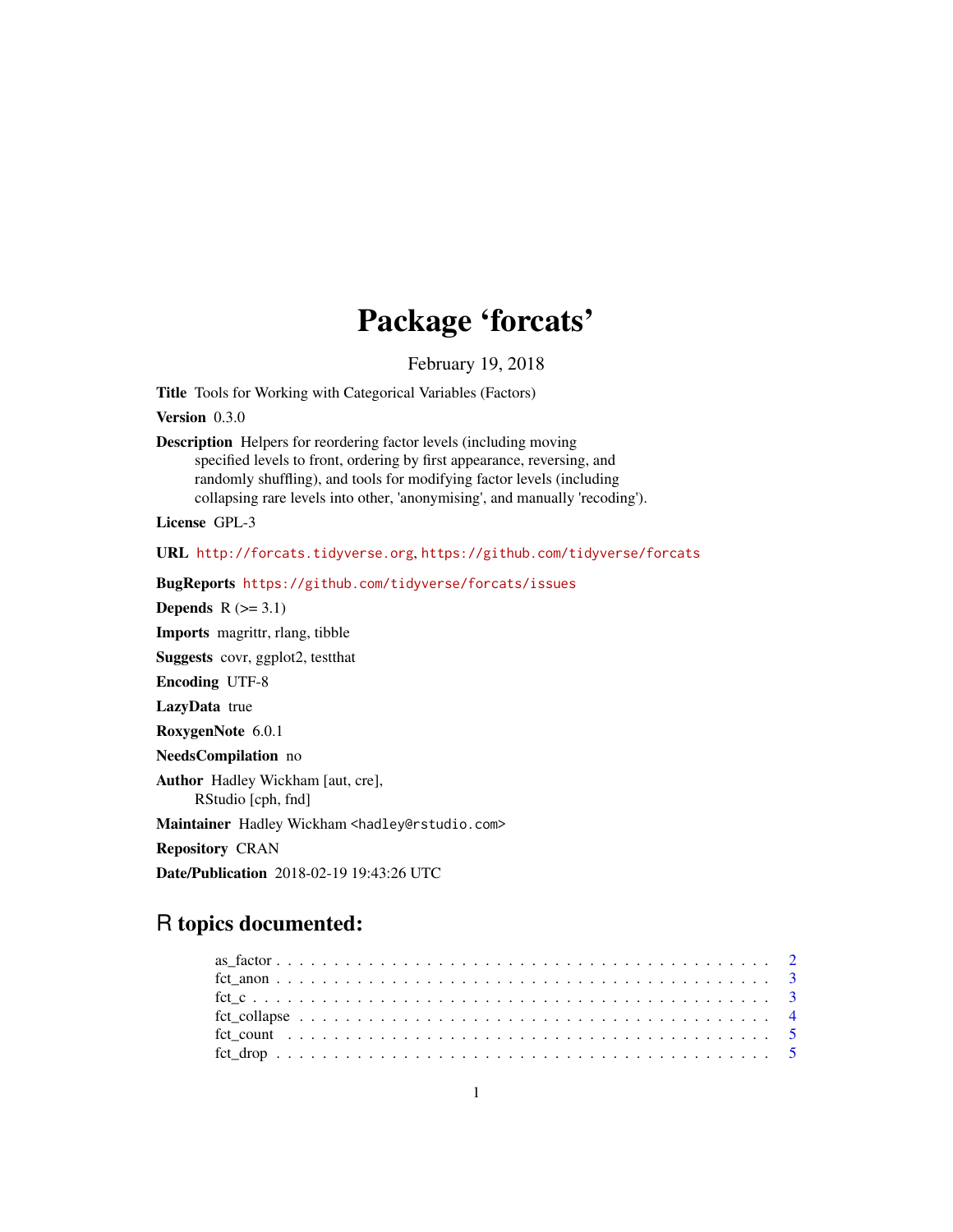#### <span id="page-1-0"></span>2 as a set of the set of the set of the set of the set of the set of the set of the set of the set of the set of the set of the set of the set of the set of the set of the set of the set of the set of the set of the set of

|  | -6             |
|--|----------------|
|  | 6              |
|  | $\overline{7}$ |
|  | 8              |
|  | 9              |
|  | -10            |
|  |                |
|  |                |
|  |                |
|  |                |
|  |                |
|  |                |
|  |                |
|  |                |
|  |                |
|  |                |
|  |                |
|  |                |

#### **Index** 2008 **[19](#page-18-0)99**

as\_factor *Convert input to a factor.*

# Description

Compared to base R, this function creates levels in the order in which they appear, which will be the same on every platform. (Base R sorts in the current locale which can vary from place to place.)

# Usage

```
as_factor(x, \ldots)## S3 method for class 'factor'
as_factor(x, \ldots)## S3 method for class 'character'
as\_factor(x, \ldots)
```
# Arguments

|          | Object to coerce to a factor.          |
|----------|----------------------------------------|
| $\cdots$ | Other arguments passed down to method. |

# Details

This is a generic function.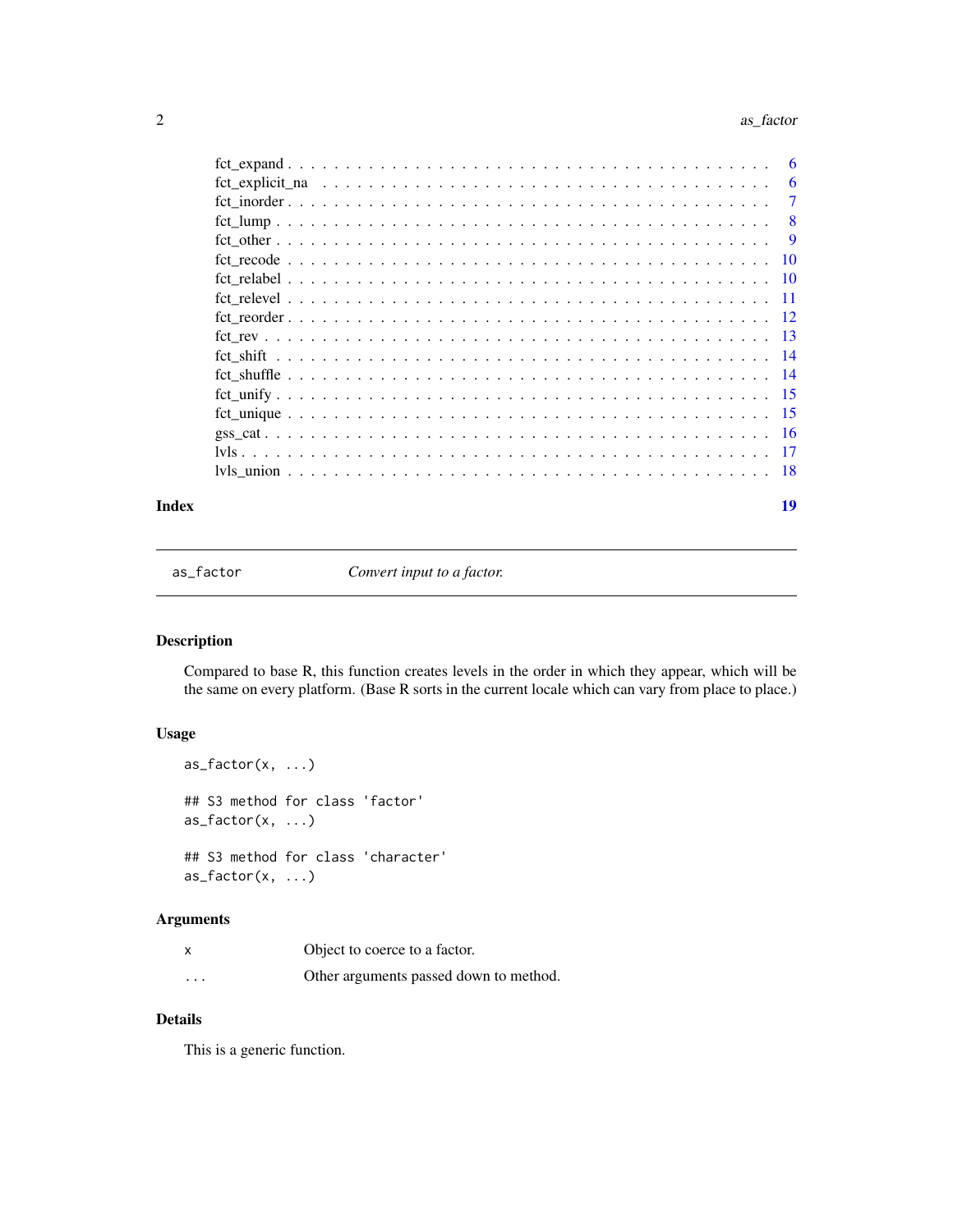<span id="page-2-0"></span>fct\_anon 3

#### Examples

```
x \le -c("a", "z", "g")as_factor(x)
as.factor(x)
```
fct\_anon *Anonymise factor levels*

#### Description

Replaces factor levels with arbitary numeric identifiers. Neither the values nor the order of the levels are preserved.

# Usage

 $fct_name(f, prefix = "")$ 

#### Arguments

|        | A factor.                                                   |
|--------|-------------------------------------------------------------|
| prefix | A character prefix to insert in front of the random labels. |

#### Examples

gss\_cat\$relig %>% fct\_count() gss\_cat\$relig %>% fct\_anon() %>% fct\_count() gss\_cat\$relig %>% fct\_anon() %>% fct\_count() gss\_cat\$relig %>% fct\_anon("X") %>% fct\_count()

fct\_c *Concatenate factors, combining levels*

#### Description

This is a useful way of patching together factors from multiple sources that really should have the same levels but don't.

#### Usage

 $fct_c(....)$ 

#### Arguments

... Individual factors. Uses tidy dots, so you can splice in a list of factors with !!!.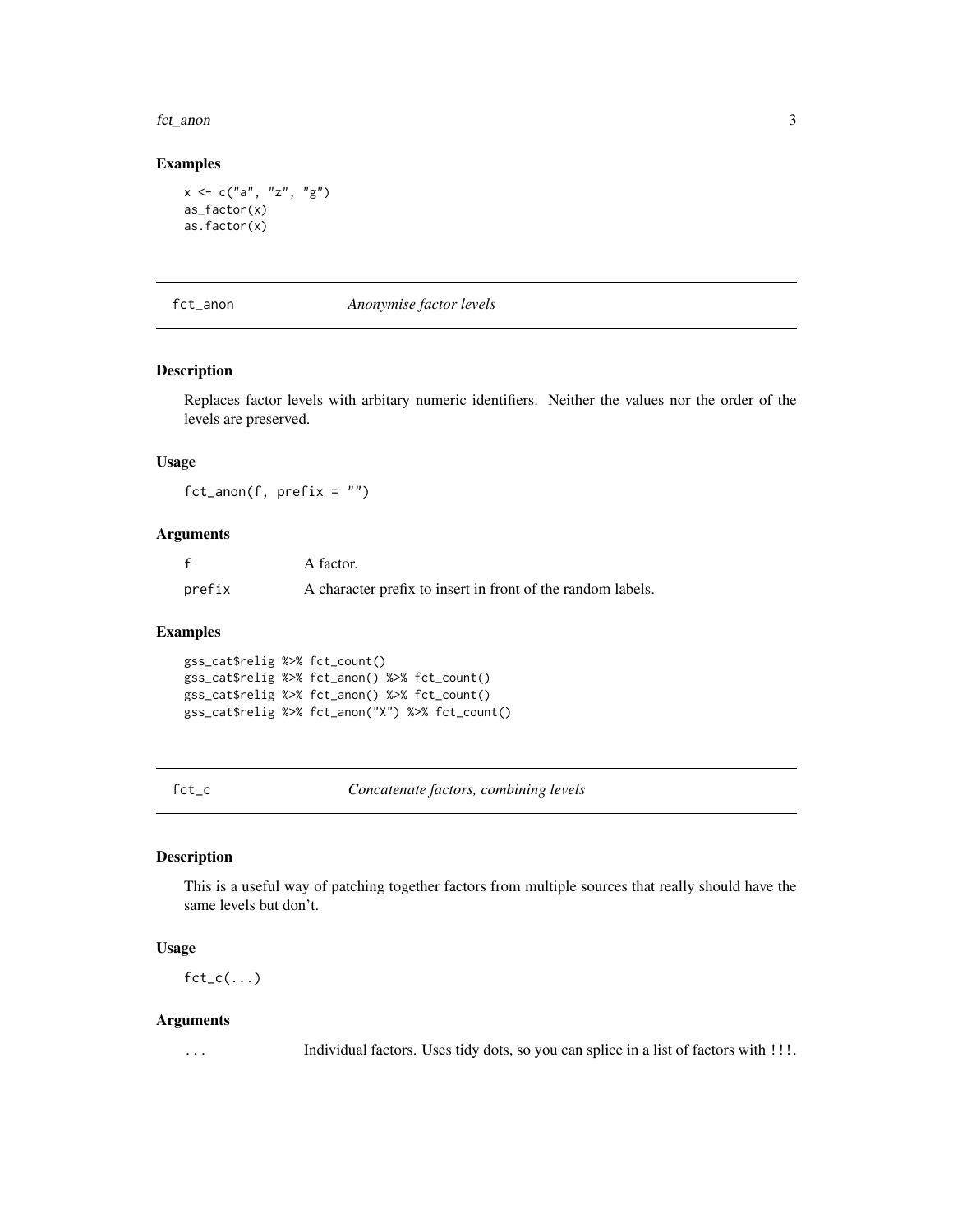#### Examples

```
fa <- factor("a")
fb <- factor("b")
fab \leq factor(c("a", "b"))
c(fa, fb, fab)
fct_c(fa, fb, fab)
# You can also pass a list of factors with !!!
fs <- list(fa, fb, fab)
fct_c(!!!fs)
```
#### fct\_collapse *Collapse factor levels into manually defined groups*

# Description

Collapse factor levels into manually defined groups

#### Usage

```
fct_collapse(.f, ...)
```
# Arguments

| . $\mathsf{f}$          | A factor (or character vector).                                                                   |
|-------------------------|---------------------------------------------------------------------------------------------------|
| $\cdot$ $\cdot$ $\cdot$ | A series of named character vectors. The levels in each vector will be replaced<br>with the name. |

```
fct_count(gss_cat$partyid)
partyid2 <- fct_collapse(gss_cat$partyid,
 missing = c("No answer", "Don't know"),
 other = "Other party",
  rep = c("Strong republican", "Not str republican"),
  ind = c("Ind,near rep", "Independent", "Ind,near dem"),
  dem = c("Not str democrat", "Strong democrat")
)
fct_count(partyid2)
```
<span id="page-3-0"></span>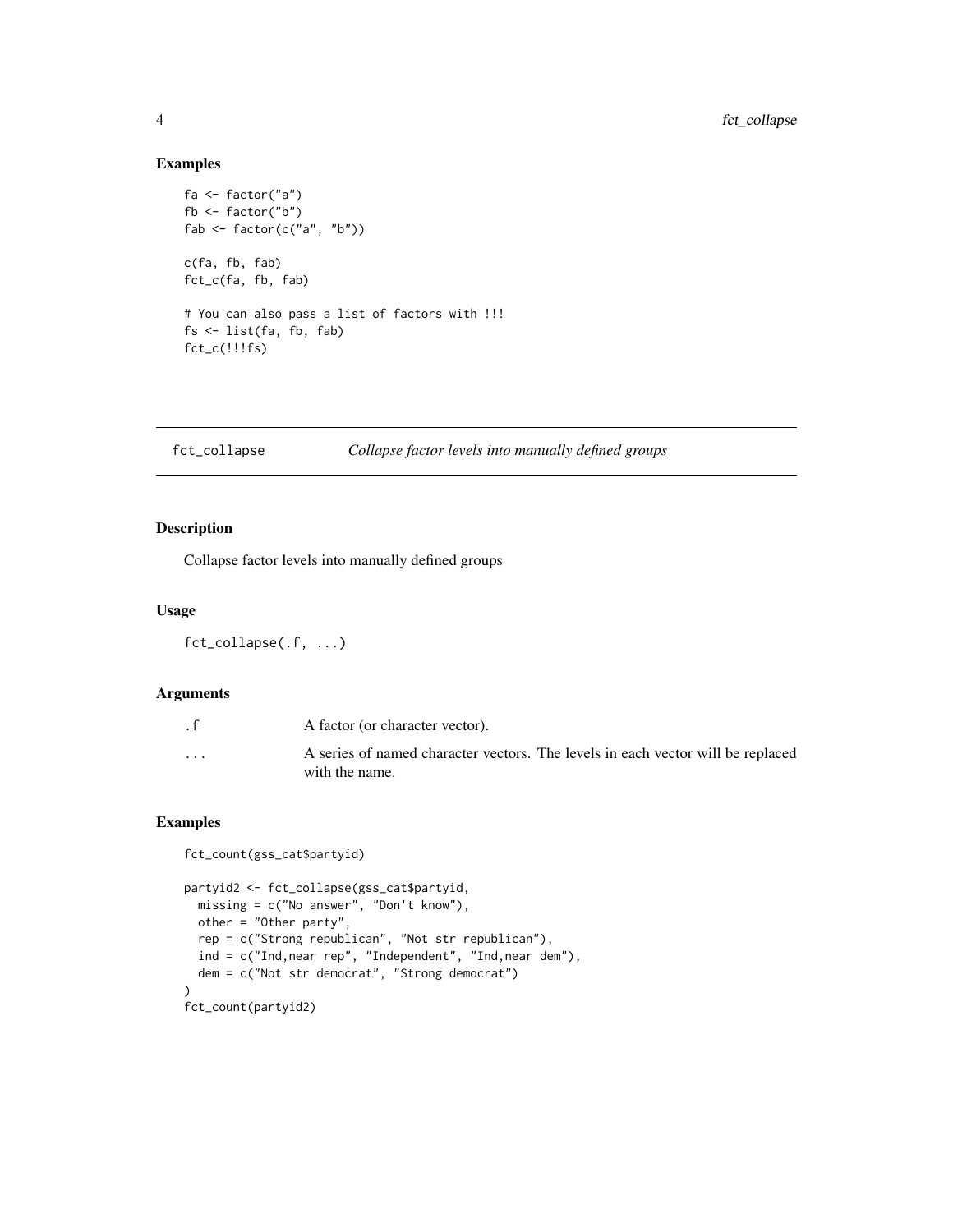<span id="page-4-0"></span>

Count entries in a factor

### Usage

fct\_count(f, sort = FALSE)

# Arguments

|      | A factor (or character vector).                                           |
|------|---------------------------------------------------------------------------|
| sort | If TRUE, sort the result so that the most common values float to the top. |

# Value

A tibble with columns f and n.

# Examples

f <- factor(sample(letters)[rpois(1000, 10)]) table(f) fct\_count(f) fct\_count(f, sort = TRUE)

fct\_drop *Drop unused levels*

# Description

Compared to base::droplevels(), does not drop NA levels that have values.

# Usage

fct\_drop(f, only)

# Arguments

|      | A factor (or character vector).                                                   |
|------|-----------------------------------------------------------------------------------|
| onlv | A character vector restricting the set of levels to be dropped. If supplied, only |
|      | levels that have no entries and appear in this vector will be removed.            |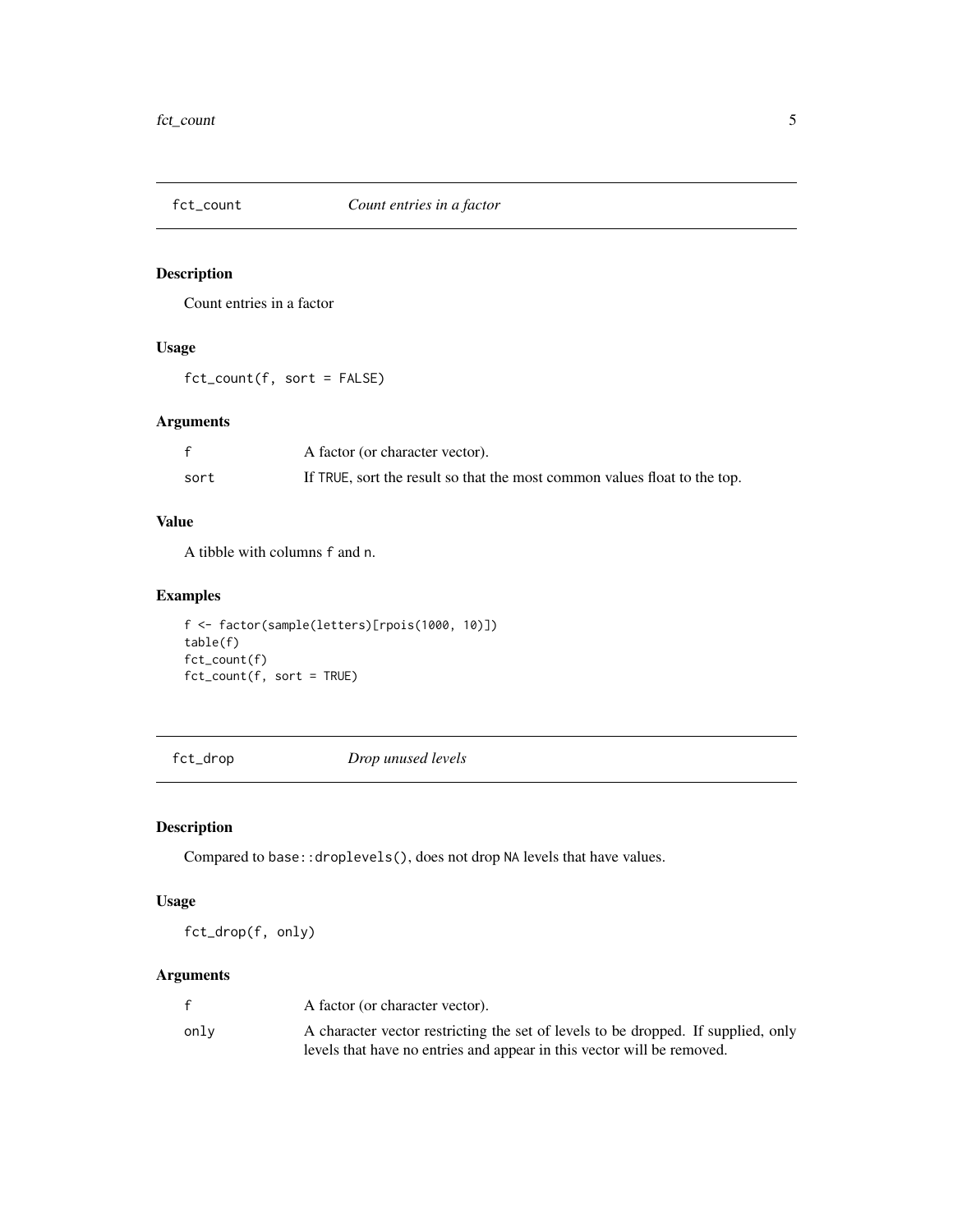#### Examples

```
f \leftarrow factor(c("a", "b"), levels = c("a", "b", "c"))f
fct_drop(f)
# Set only to restrict which levels to drop
fct_drop(f, only = "a")fct_drop(f, only = "c")
```
fct\_expand *Add additional levels to a factor*

#### Description

Add additional levels to a factor

# Usage

fct\_expand(f, ...)

#### Arguments

|                         | A factor (or character vector).                                                                |
|-------------------------|------------------------------------------------------------------------------------------------|
| $\cdot$ $\cdot$ $\cdot$ | Additional levels to add to the factor. Levels that already exist will be silently<br>ignored. |

# Examples

```
f <- factor(sample(letters[1:3], 20, replace = TRUE))
f
fct_expand(f, "d", "e", "f")
fct_expand(f, letters[1:6])
```
fct\_explicit\_na *Make missing values explicit*

# Description

This gives missing value an explicit factor level, ensuring that they appear in summaries and on plots.

# Usage

```
fct_explicit_na(f, na_level = "(Missing)")
```
<span id="page-5-0"></span>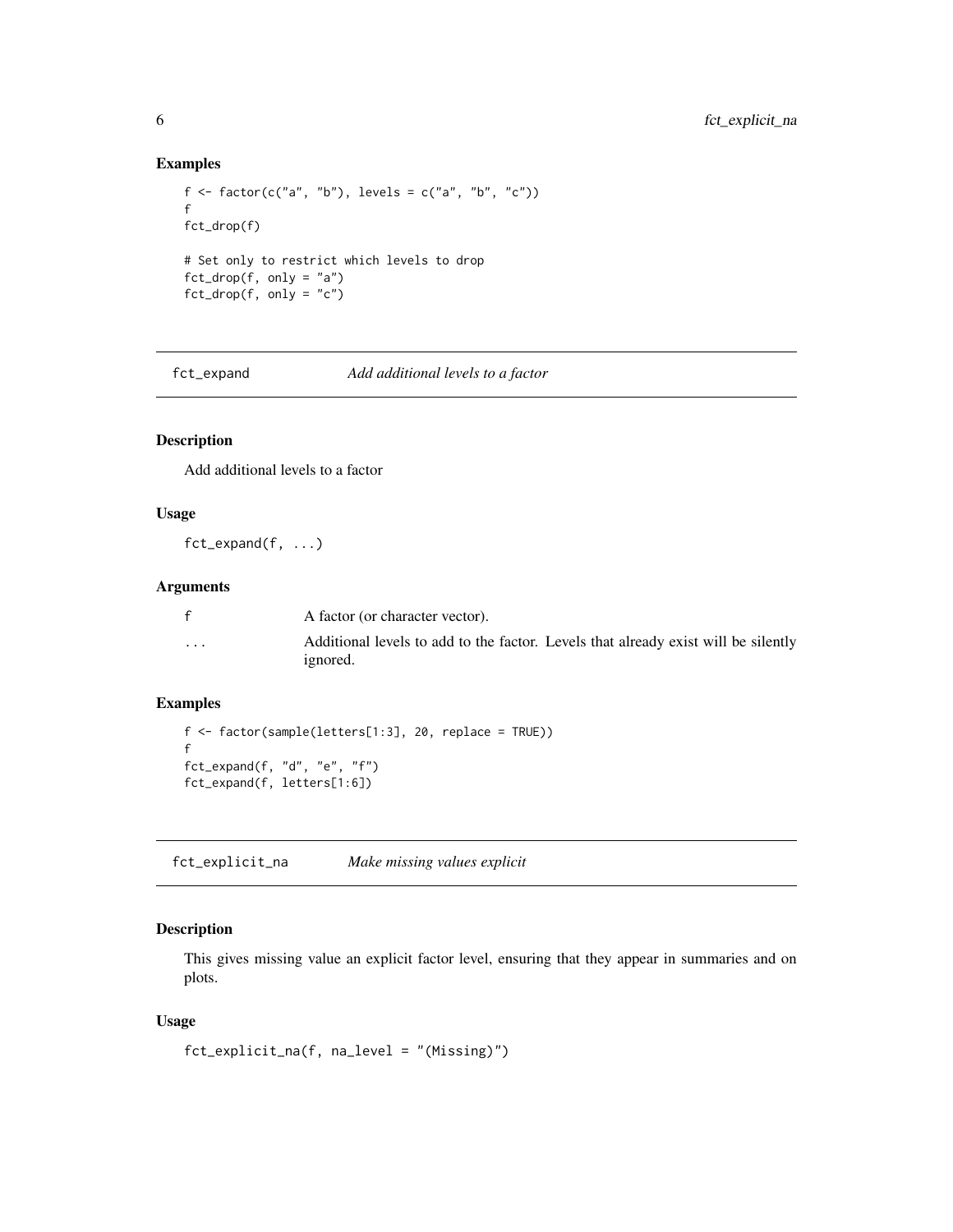# <span id="page-6-0"></span>fct\_inorder 7

# Arguments

| $\mathbf f$ | A factor (or character vector).  |
|-------------|----------------------------------|
| na_level    | Level to use for missing values. |

# Examples

```
f1 <- factor(c("a", "a", NA, NA, "a", "b", NA, "c", "a", "c", "b"))
table(f1)
f2 <- fct_explicit_na(f1)
table(f2)
```
<span id="page-6-1"></span>fct\_inorder *Reorder factors levels by first appearance or frequency*

# Description

Reorder factors levels by first appearance or frequency

### Usage

fct\_inorder(f, ordered = NA)

fct\_infreq(f, ordered = NA)

# Arguments

|         | A factor                                                                      |
|---------|-------------------------------------------------------------------------------|
| ordered | A logical which determines the "ordered" status of the output factor. NA pre- |
|         | serves the existing status of the factor.                                     |

```
f <- factor(c("b", "b", "a", "c", "c", "c"))
f
fct_inorder(f)
fct_infreq(f)
fct_inorder(f, ordered = TRUE)
```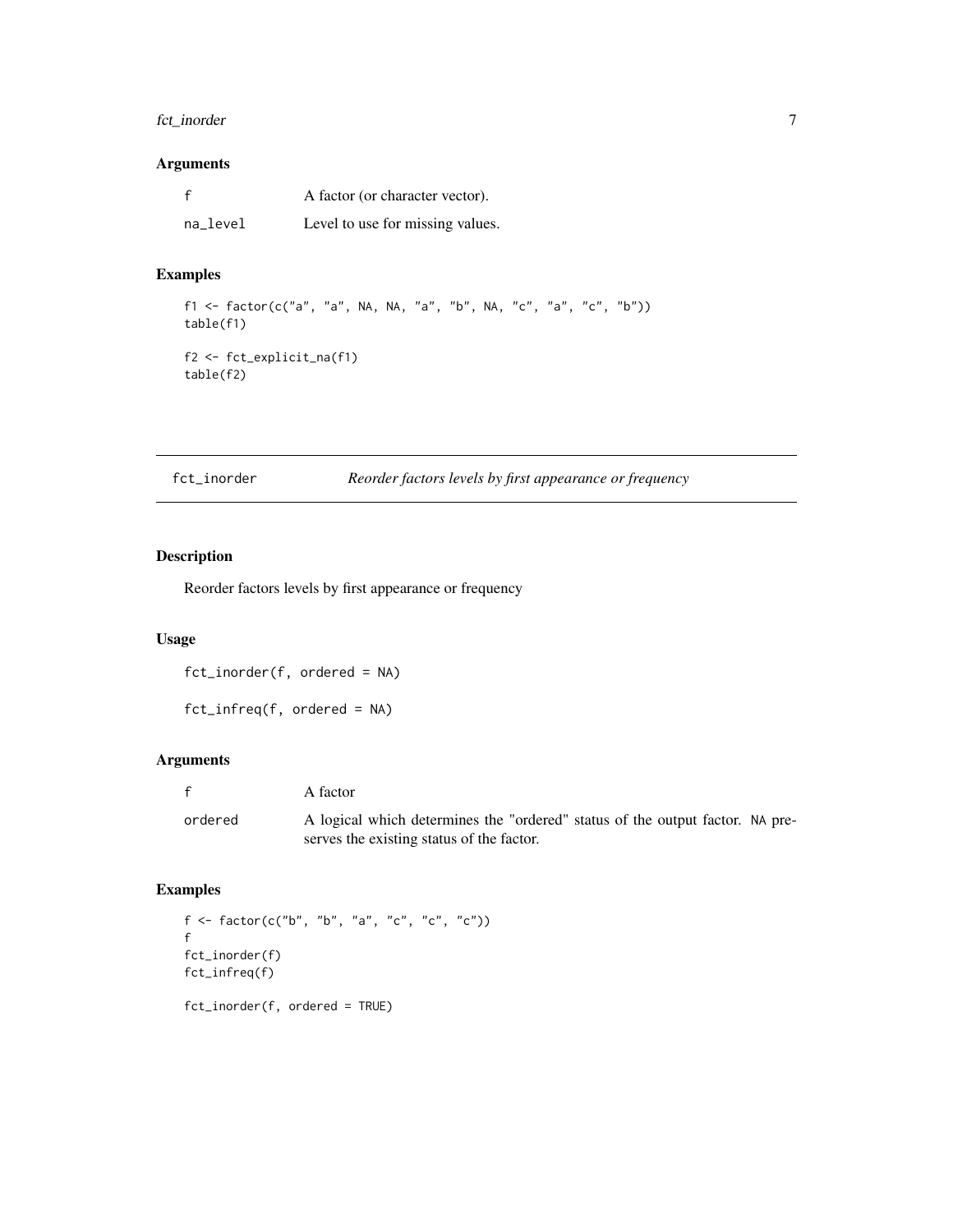Lump together least/most common factor levels into "other"

### Usage

```
fct_lump(f, n, prop, w = NULL, other_level = "Other",
  ties.method = c("min", "average", "first", "last", "random", "max"))
```
# Arguments

| $\mathsf{f}$ | A factor (or character vector).                                                                                                                                                                                                |
|--------------|--------------------------------------------------------------------------------------------------------------------------------------------------------------------------------------------------------------------------------|
| n, prop      | If both n and prop are missing, fct_lump lumps together the least frequent<br>levels into "other", while ensuring that "other" is still the smallest level. It's<br>particularly useful in conjunction with $fct\_inorder()$ . |
|              | Positive n preserves the most common n values. Negative n preserves the least<br>common $-n$ values. It there are ties, you will get at least $abs(n)$ values.                                                                 |
|              | Positive prop preserves values that appear at least prop of the time. Negative<br>prop preserves values that appear at most -prop of the time.                                                                                 |
| W            | An optional numeric vector giving weights for frequency of each value (not<br>level) in f.                                                                                                                                     |
| other_level  | Value of level used for "other" values. Always placed at end of levels.                                                                                                                                                        |
| ties.method  | A character string specifying how ties are treated. See rank() for details.                                                                                                                                                    |

### See Also

[fct\\_other\(\)](#page-8-1) to convert specified levels to other.

```
x \le factor(rep(LETTERS[1:9], times = c(40, 10, 5, 27, 1, 1, 1, 1, 1)))
x %>% table()
x %>% fct_lump() %>% table()
x %>% fct_lump() %>% fct_inorder() %>% table()
x <- factor(letters[rpois(100, 5)])
x
table(x)
table(fct_lump(x))
# Use positive values to collapse the rarest
fct_lump(x, n = 3)fct_lump(x, prop = 0.1)
```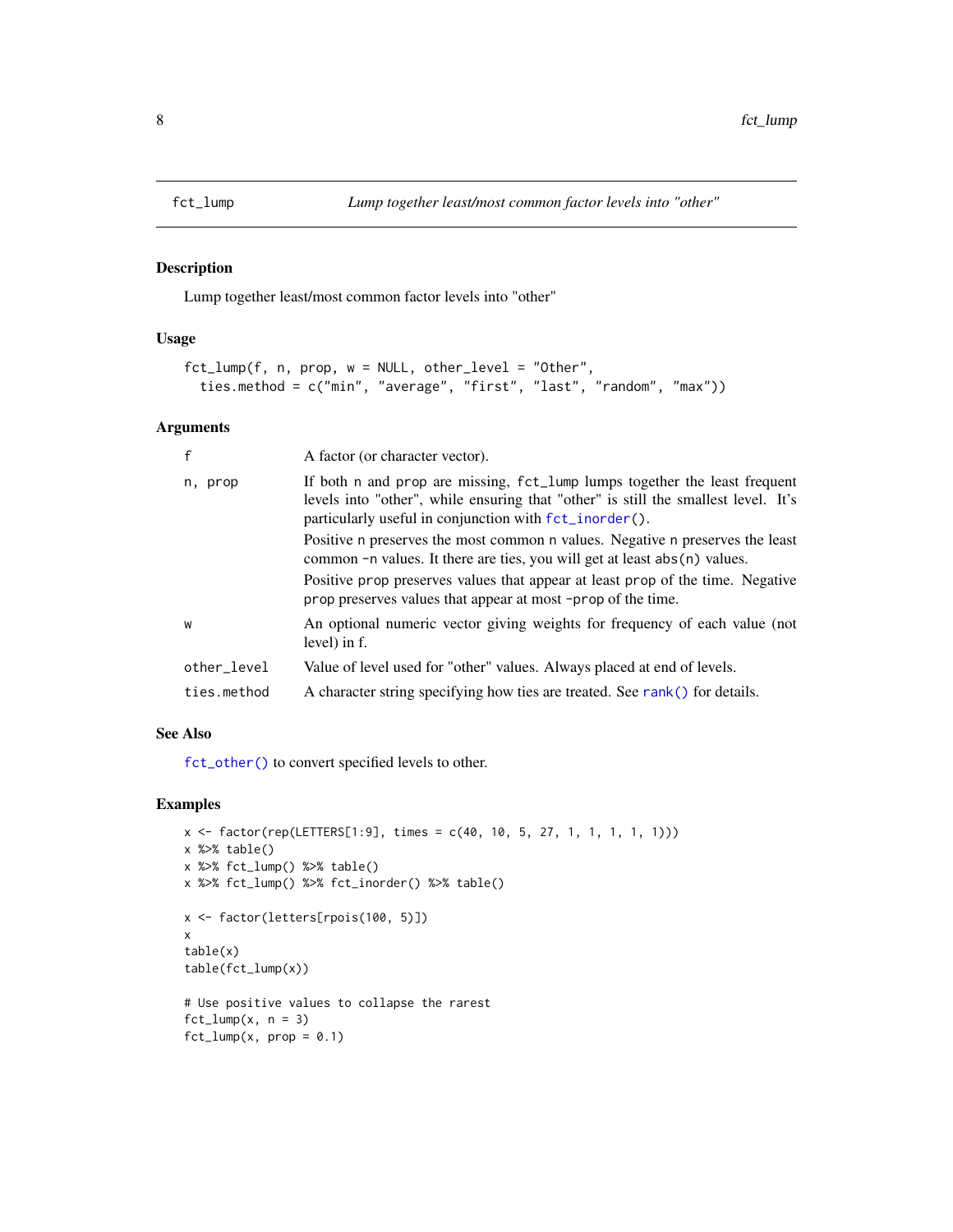#### <span id="page-8-0"></span>fct\_other 9

```
# Use negative values to collapse the most common
fct_lump(x, n = -3)fct_lump(x, prop = -0.1)# Use weighted frequencies
w <- c(rep(2, 50), rep(1, 50))
fct_lump(x, n = 5, w = w)# Use ties.method to control how tied factors are collapsed
fct_lump(x, n = 6)fct_lump(x, n = 6, ties.method = "max")
```
<span id="page-8-1"></span>fct\_other *Replace levels with "other"*

# Description

Replace levels with "other"

#### Usage

```
fct_other(f, keep, drop, other_level = "Other")
```
#### Arguments

| f           | A factor (or character vector).                                                                                                                               |
|-------------|---------------------------------------------------------------------------------------------------------------------------------------------------------------|
| keep, drop  | keep will preserve listed levels, replacing all others with other_level. drop<br>will replace listed levels with other level, keeping all others as they are. |
| other level | Value of level used for "other" values. Always placed at end of levels.                                                                                       |

#### See Also

[fct\\_lump\(\)](#page-7-1) to automatically convert the rarest (or most common) levels to "other".

#### Examples

x <- factor(rep(LETTERS[1:9], times = c(40, 10, 5, 27, 1, 1, 1, 1, 1)))  $fct\_other(x, keep = c("A", "B"))$  $fct\_other(x, drop = c("A", "B"))$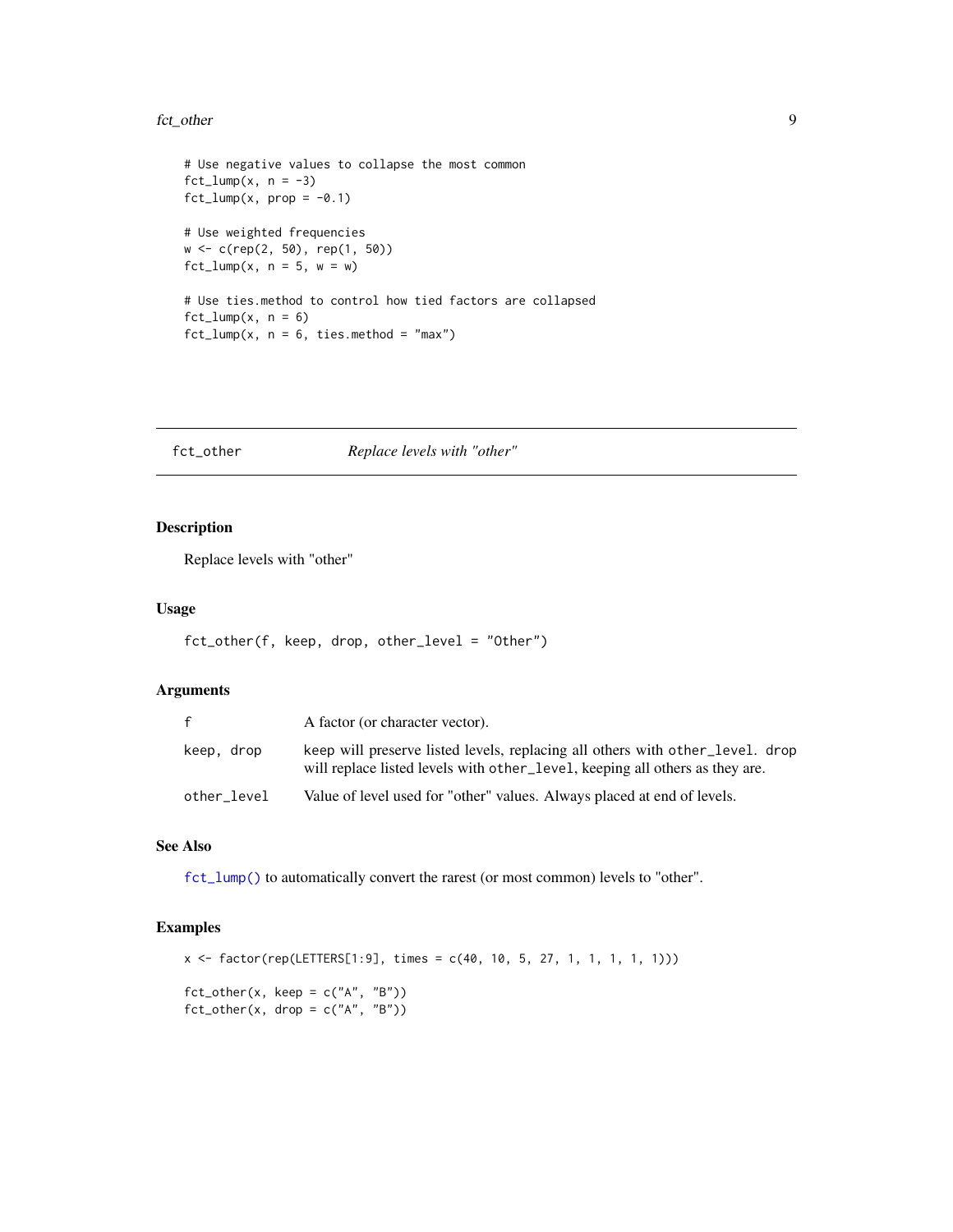<span id="page-9-0"></span>

Change factor levels by hand

#### Usage

fct\_recode(.f, ...)

# Arguments

| $\cdot$ f               | A factor (or character vector).                                                   |
|-------------------------|-----------------------------------------------------------------------------------|
| $\cdot$ $\cdot$ $\cdot$ | A sequence of named character vectors where the name gives the new level, and     |
|                         | the value gives the old level. Levels not otherwise mentioned will be left as is. |
|                         | Levels can be removed by naming them NULL. Uses tidy dots.                        |

# Examples

```
x <- factor(c("apple", "bear", "banana", "dear"))
fct_recode(x, fruit = "apple", fruit = "banana")
# If you make a mistake you'll get a warning
fct_recode(x, fruit = "apple", fruit = "bananana")
# If you name the level NULL it will be removed
fct\_recode(x, NULL = "apple", fruit = "banana")
```
fct\_relabel *Automatically relabel factor levels, collapse as necessary*

#### Description

Automatically relabel factor levels, collapse as necessary

#### Usage

fct\_relabel(.f, .fun, ...)

#### Arguments

| $\cdot$ f | A factor.                                                                                                                                     |
|-----------|-----------------------------------------------------------------------------------------------------------------------------------------------|
| . fun     | A function to be applied to each level. Must accept one character argument and<br>return a character vector of the same length as its input.  |
|           | You can also use $\sim$ to create as shorthand (in the style of purrr). $\sim$ paste(., "x")<br>is equivalent to function(.) paste(., $"x"$ ) |
| $\ddotsc$ | Additional arguments to fun.                                                                                                                  |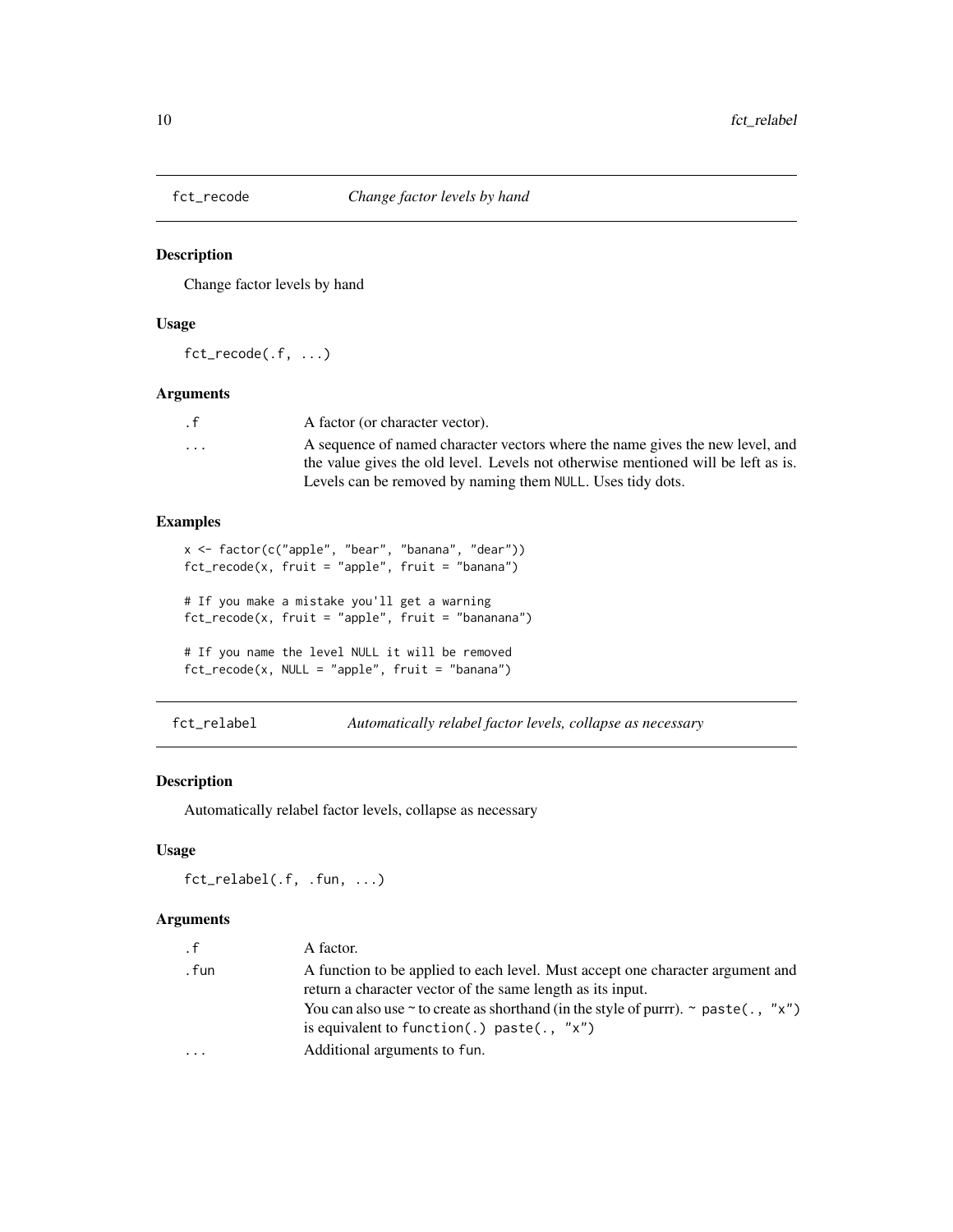# <span id="page-10-0"></span>fct\_relevel 11

#### Examples

```
gss_cat$partyid %>% fct_count()
gss_cat$partyid %>% fct_relabel(~ gsub(",", ", ", .x)) %>% fct_count()
convert_income \leq function(x) {
  regex <- "^(?:Lt |)[$]([0-9]+).*$"
  is_range <- grepl(regex, x)
  num_income <- as.numeric(gsub(regex, "\\1", x[is_range]))
  num_income <- trunc(num_income / 5000) * 5000
  x[is_range] <- paste0("Gt $", num_income)
  x
}
fct_count(gss_cat$rincome)
convert_income(levels(gss_cat$rincome))
rincome2 <- fct_relabel(gss_cat$rincome, convert_income)
fct_count(rincome2)
```
fct\_relevel *Reorder factor levels by hand*

#### Description

This is a generalisaton of [stats::relevel\(\)](#page-0-0) that allows you to move any number of levels to any location.

#### Usage

 $fct_{relevel(.f, ..., after = 0L)}$ 

#### Arguments

| . f                     | A factor (or character vector).                                                                                                                    |
|-------------------------|----------------------------------------------------------------------------------------------------------------------------------------------------|
| $\cdot$ $\cdot$ $\cdot$ | Character vector of levels. Any levels not mentioned will be left in existing<br>order, after the explicitly mentioned levels. Supports tidy dots. |
| after                   | Where should the new values be placed?                                                                                                             |

```
f \leftarrow factor(c("a", "b", "c", "d"))fct_relevel(f)
fct_relevel(f, "c")
fct_relevel(f, "b", "a")
# Move to the third position
fct_{relevel}(f, "a", after = 2)# Relevel to the end
fct_relevel(f, "a", after = Inf)
```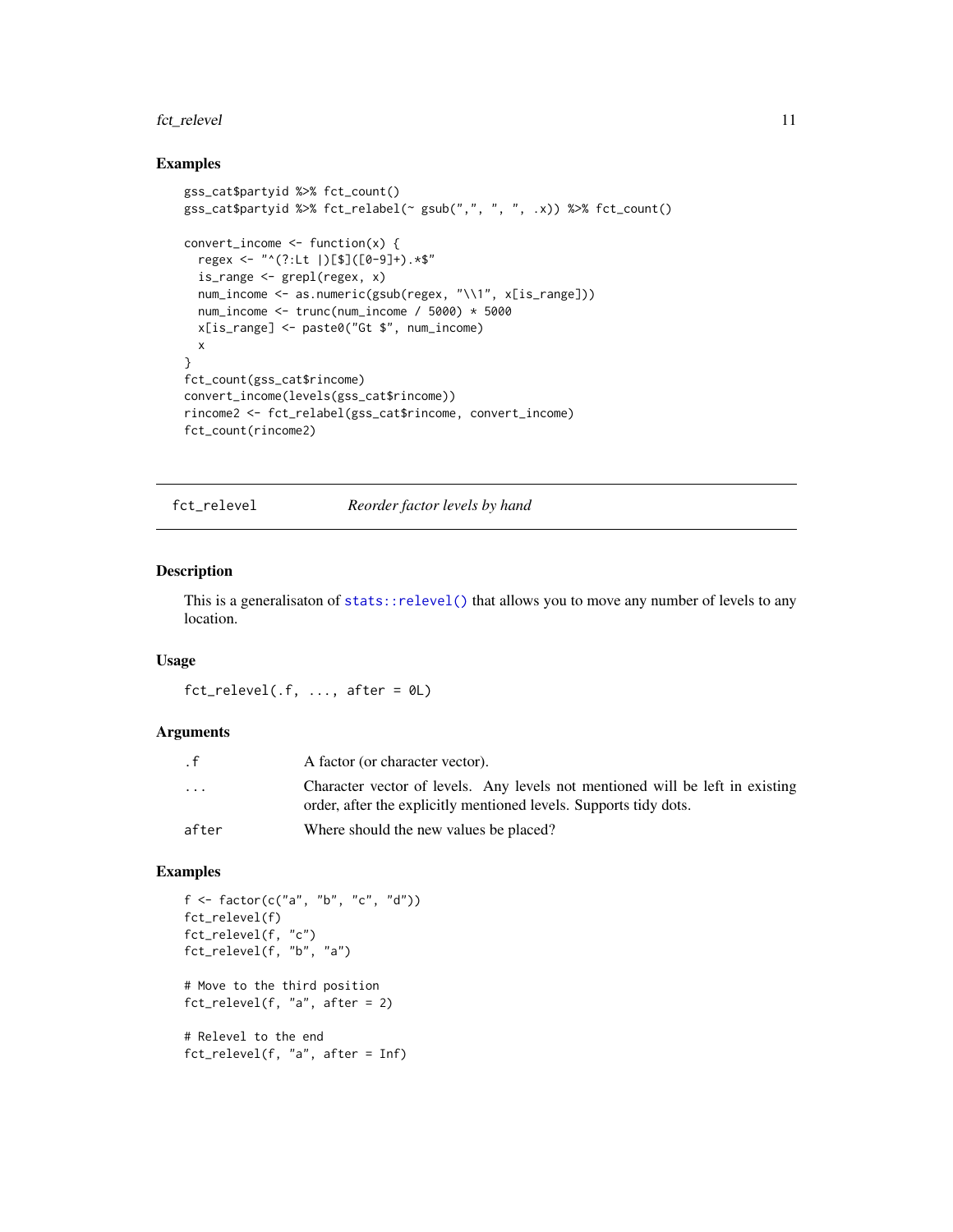```
fct_{relevel}(f, 'a'', \text{ after } = 3)# Using 'Inf' allows you to relevel to the end when the number
# of levels is unknown or variable (e.g. vectorised operations)
df <- forcats::gss_cat[, c("rincome", "denom")]
lapply(df, levels)
df2 <- lapply(df, fct_relevel, "Don't know", after = Inf)
lapply(df2, levels)
# You'll get a warning if the levels don't exist
fct_relevel(f, "e")
```

```
fct_reorder Reorder factor levels by sorting along another variable
```
fct\_reorder() is useful for 1d displays where the factor is mapped to position; fct\_reorder2() for 2d displays where the factor is mapped to a non-position aesthetic. last2() is a helper for fct\_reorder2(); it finds the last value of y when sorted by x.

#### Usage

```
fct\_reorder(.f, .x, .fun = median, . . ., .desc = FALSE)fct\_reorder2(.f, .x, .y, .fun = last2, . . ., .desc = TRUE)last2(.x, .y)
```
# Arguments

| $\cdot$ f            | A factor (or character vector).                                                                                                                                                      |
|----------------------|--------------------------------------------------------------------------------------------------------------------------------------------------------------------------------------|
| $\cdot$ x, $\cdot$ y | The levels of f are reordered so that the values of $.\text{fun}(x)$ (for $\text{fct\_reorder}()$ )<br>and fun( $\cdot x$ , $\cdot y$ ) (for fct_reorder2()) are in ascending order. |
| . fun                | n summary function. It should take one vector for fct_reorder, and two vectors<br>for fct_reorder2.                                                                                  |
| $\ddots$ .           | Other arguments passed on to . Fun. A common argument is $na$ . $rm = TRUE$ .                                                                                                        |
| .desc                | Order in descending order? Note the default is different between fct_reorder<br>and fct_reorder2, in order to match the default ordering of factors in the leg-<br>end.              |

<span id="page-11-0"></span>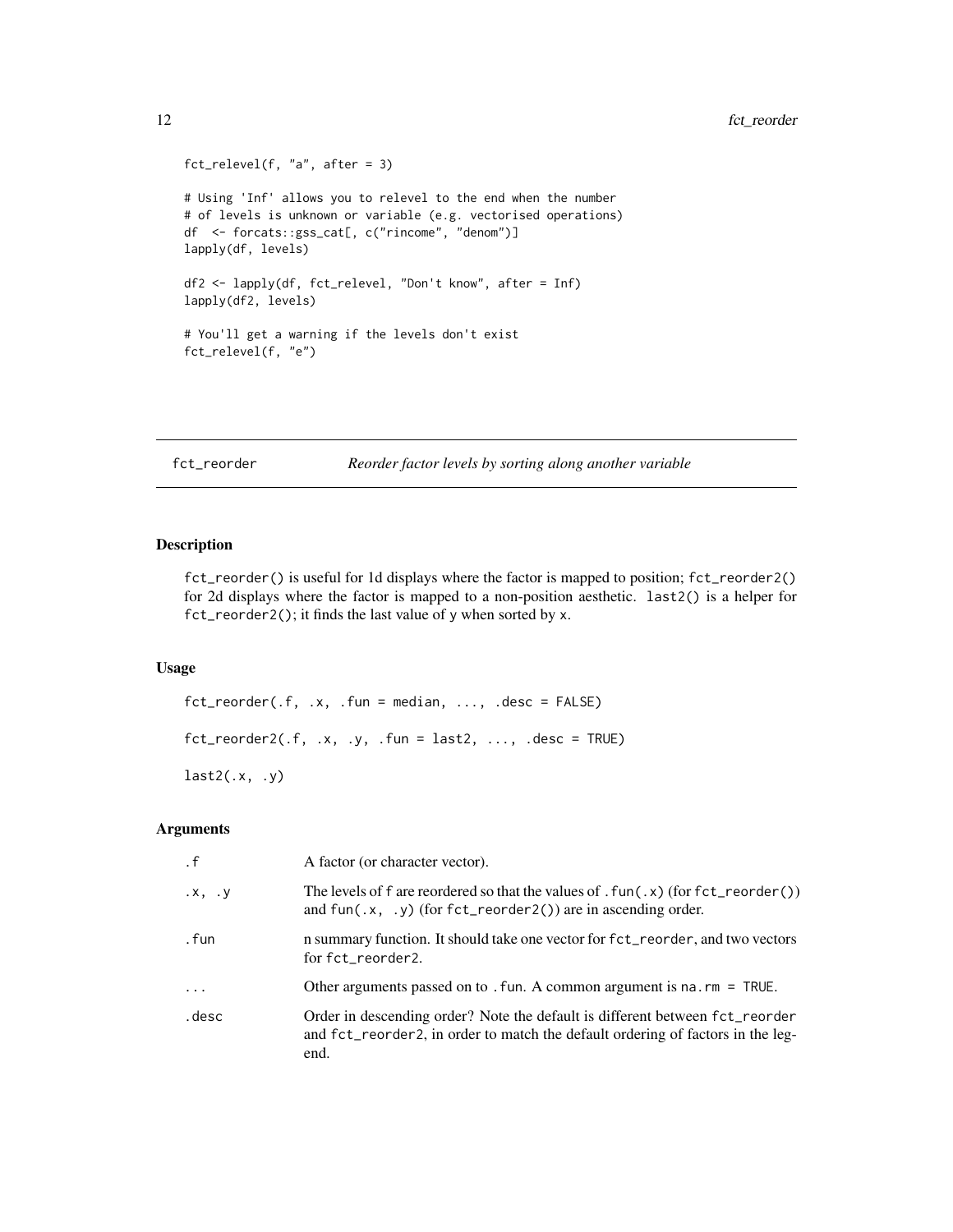#### <span id="page-12-0"></span>fct\_rev 13

#### Examples

```
boxplot(Sepal.Width ~ Species, data = iris)
boxplot(Sepal.Width ~ fct_reorder(Species, Sepal.Width), data = iris)
boxplot(Sepal.Width ~ fct_reorder(Species, Sepal.Width, .desc = TRUE), data = iris)
chks <- subset(ChickWeight, as.integer(Chick) < 10)
chks <- transform(chks, Chick = fct_shuffle(Chick))
if (require("ggplot2")) {
ggplot(chks, aes(Time, weight, colour = Chick)) +
  geom_point() +
  geom_line()
# Note that lines match order in legend
ggplot(chks, aes(Time, weight, colour = fct_reorder2(Chick, Time, weight))) +
  geom_point() +
  geom_line() +
 labs(colour = "Chick")
}
```
#### fct\_rev *Reverse order of factor levels*

# Description

This is sometimes useful when plotting a factor.

#### Usage

fct\_rev(f)

#### Arguments

f A factor (or character vector).

```
f <- factor(c("a", "b", "c"))fct_rev(f)
```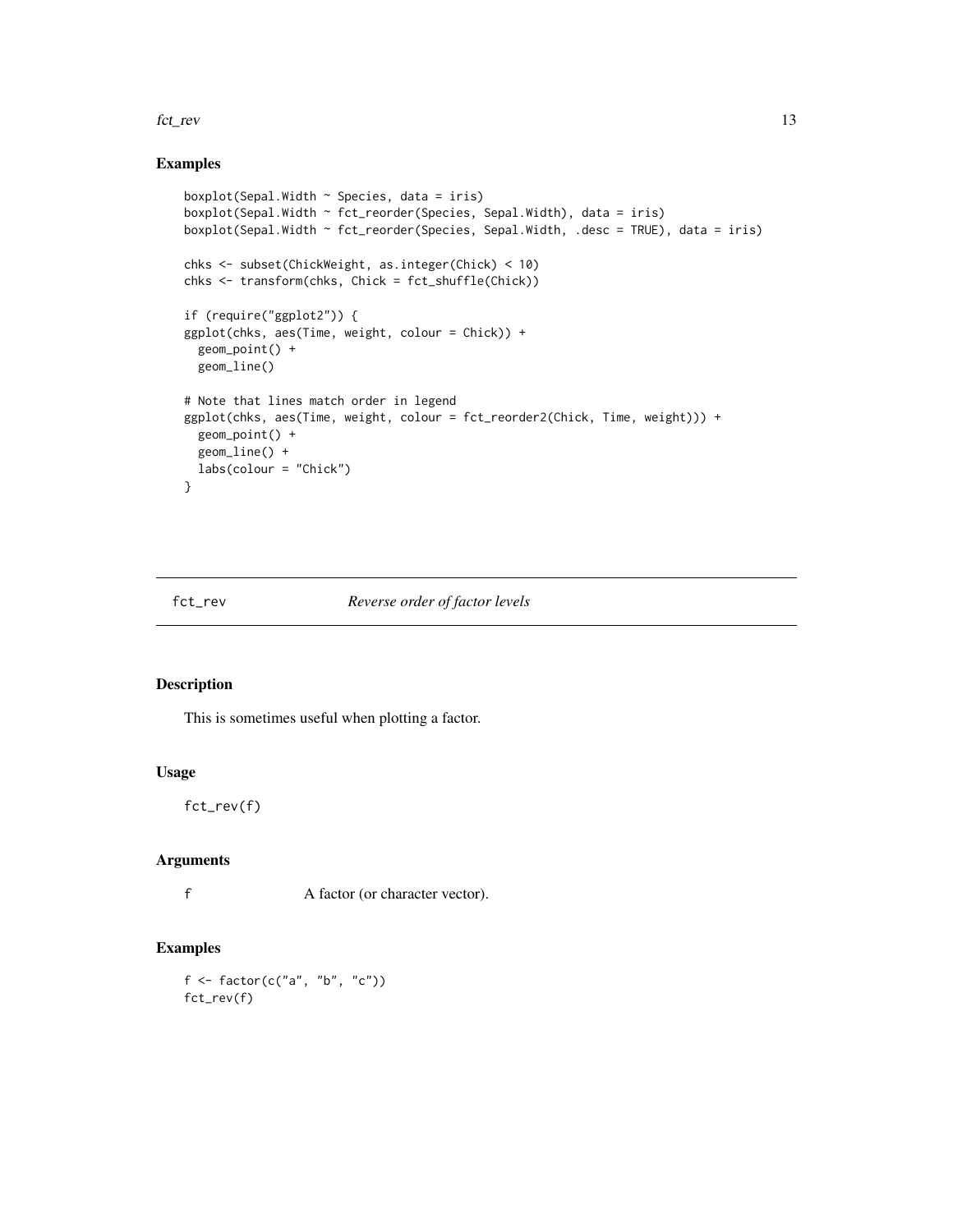<span id="page-13-0"></span>

This is useful when the levels of an ordered factor are actually cyclical, with different conventions on the starting point.

# Usage

 $fct\_shift(f, n = 1L)$ 

# Arguments

| A factor.                                                              |
|------------------------------------------------------------------------|
| Positive values shift to the left; negative values shift to the right. |

# Examples

```
x <- factor(
  c("Mon", "Tue", "Wed"),
  levels = c("Sun", "Mon", "Tue", "Wed", "Thu", "Fri", "Sat"),
  ordered = TRUE
)
x
fct_shift(x)
fct_shift(x, 2)
fct\_shift(x, -1)
```
fct\_shuffle *Randomly permute factor levels*

# Description

Randomly permute factor levels

#### Usage

fct\_shuffle(f)

#### Arguments

f A factor (or character vector).

#### Examples

f <- factor(c("a", "b", "c")) fct\_shuffle(f) fct\_shuffle(f)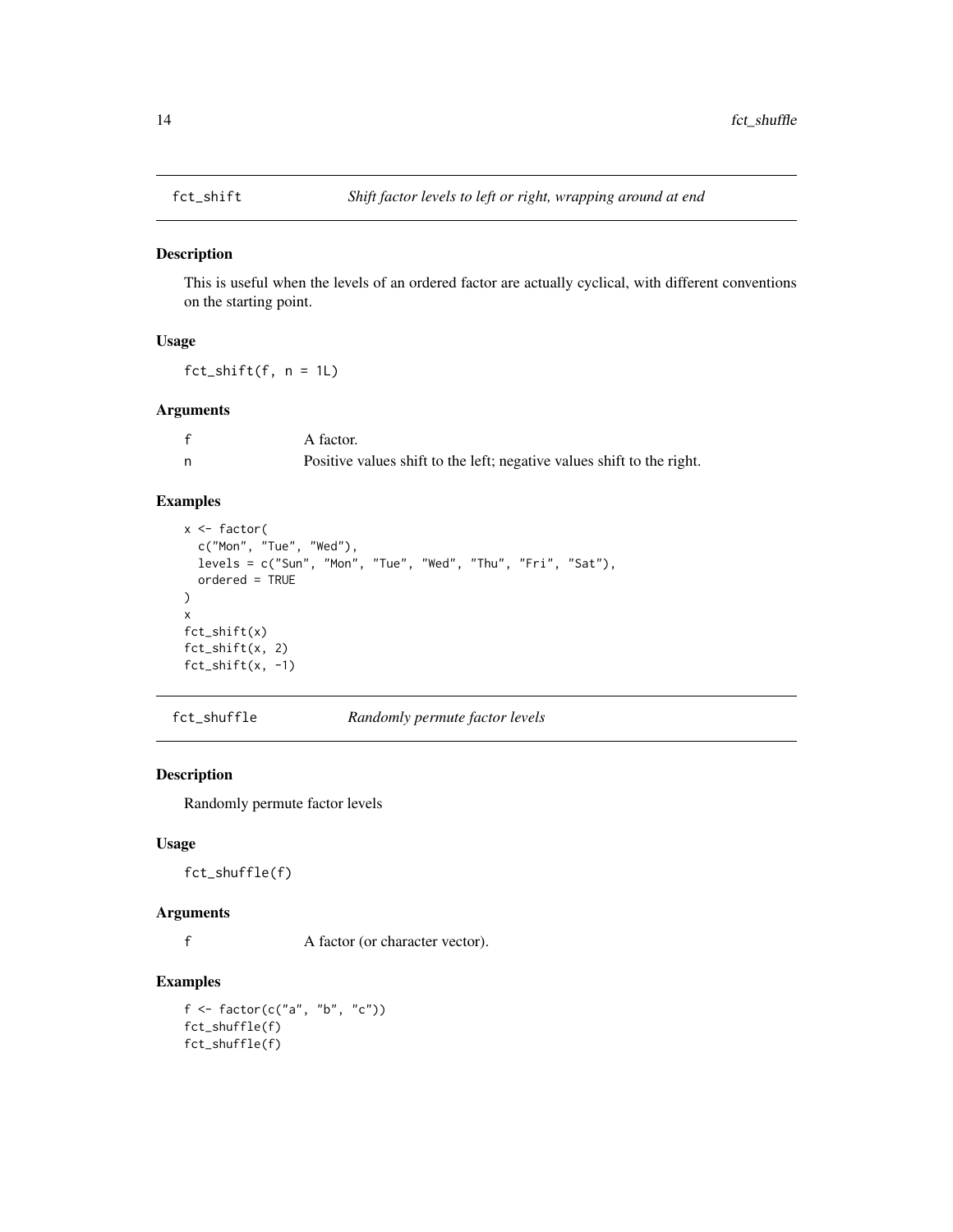<span id="page-14-0"></span>

Unify the levels in a list of factors

#### Usage

fct\_unify(fs, levels = lvls\_union(fs))

# Arguments

| fs     | A list of factors                                                             |
|--------|-------------------------------------------------------------------------------|
| levels | Set of levels to apply to every factor. Default to union of all factor levels |

# Examples

```
fs <- list(factor("a"), factor("b"), factor(c("a", "b")))
fct_unify(fs)
```
fct\_unique *Unique values of a factor*

# Description

Unique values of a factor

#### Usage

fct\_unique(f)

# Arguments

f A factor.

# Examples

f <- factor(letters[rpois(100, 10)])

 $unique(f)$  # in order of appearance fct\_unique(f) # in order of levels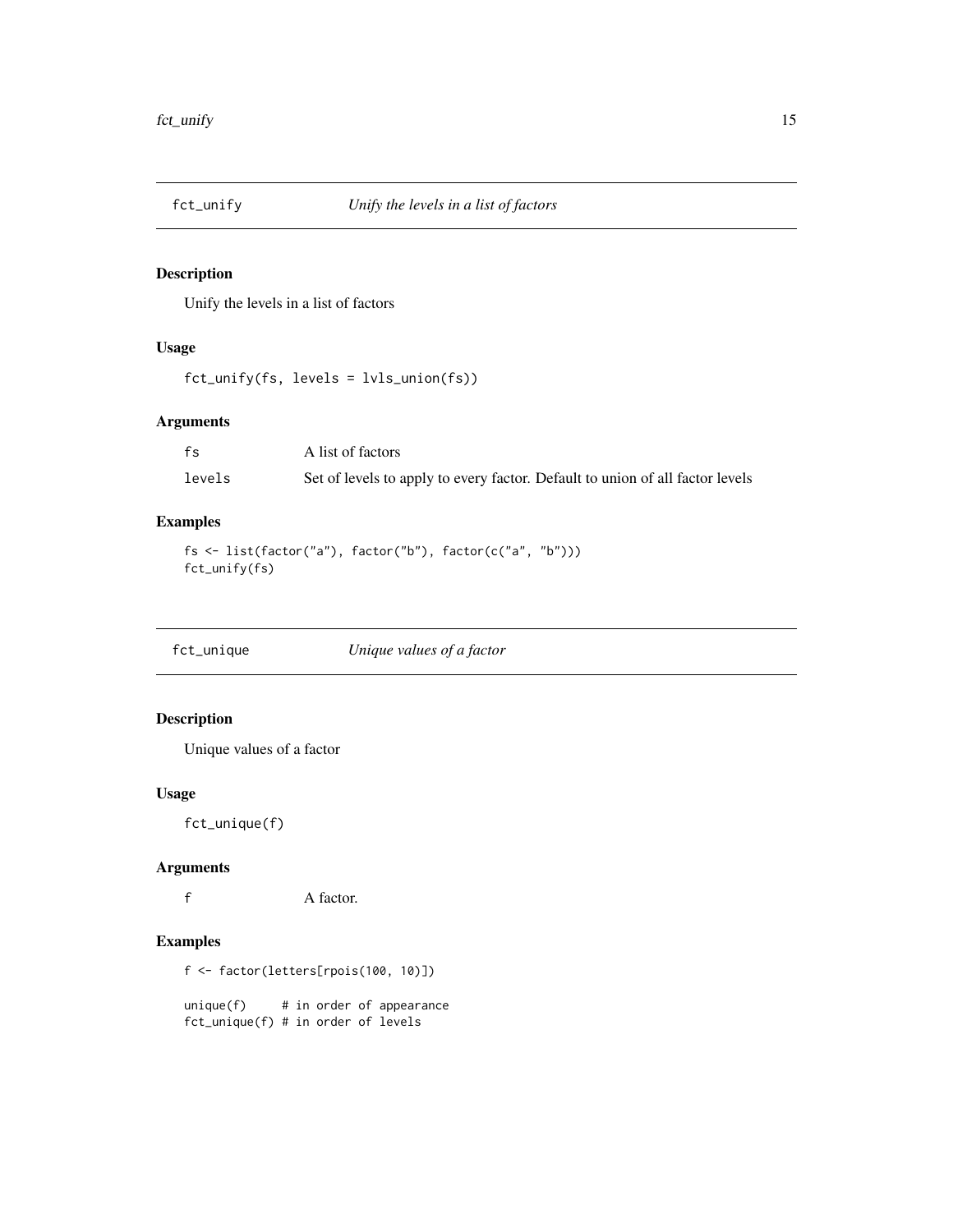<span id="page-15-0"></span>

A sample of categorical variables from the General Social survey

#### Usage

gss\_cat

#### Format

year year of survey, 2000–2014 age age. Maximum age truncated to 89. marital marital status race race rincome reported income partyid party affiliation relig religion denom denomination tvhours hours per day watching tv

# Source

Downloaded from <https://gssdataexplorer.norc.org/>.

# Examples

gss\_cat

```
fct_count(gss_cat$relig)
fct_count(fct_lump(gss_cat$relig))
```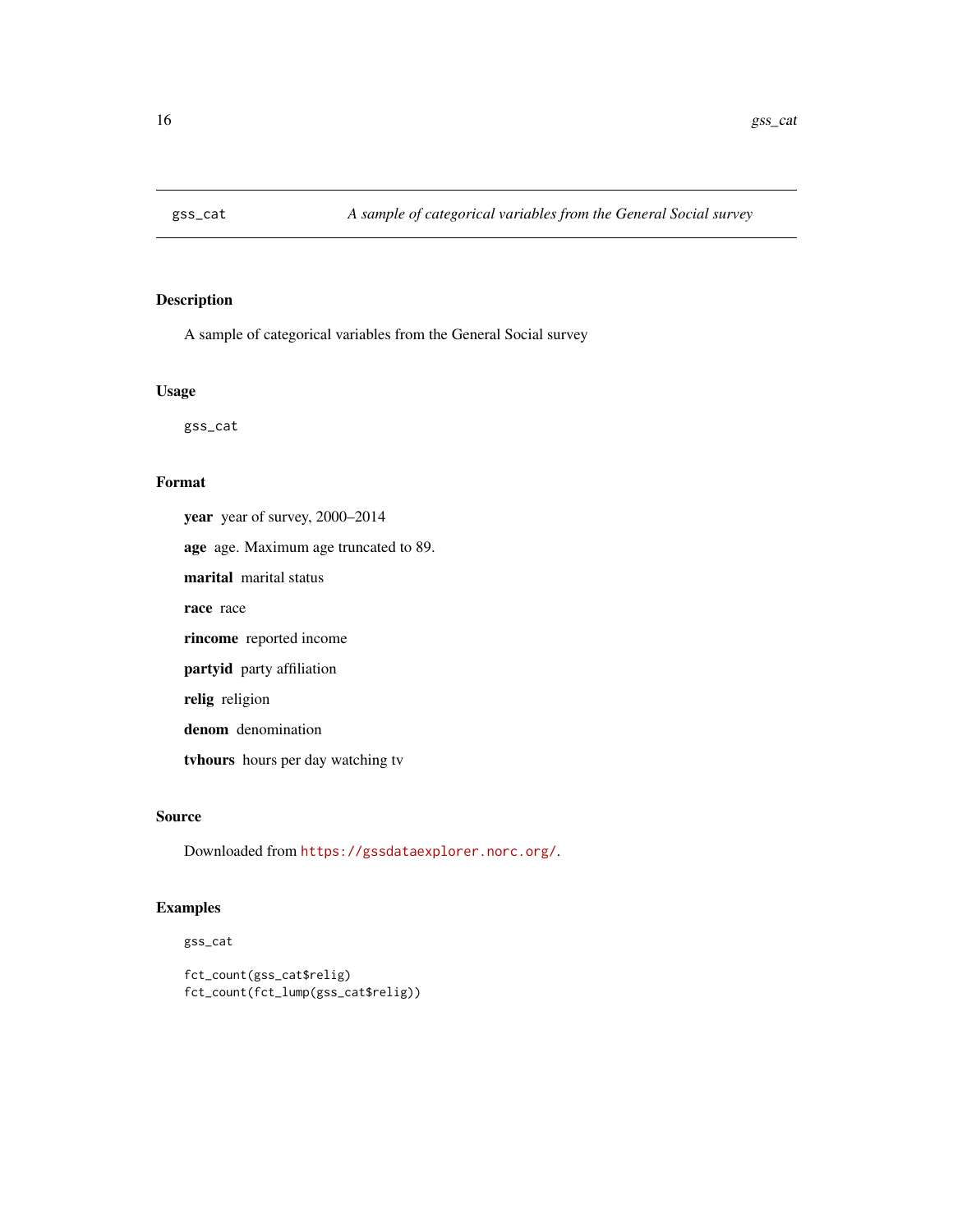<span id="page-16-0"></span>lvls\_reorder leaves values as they are, but changes the order. lvls\_revalue changes the values of existing levels; there must be one new level for each old level. lvls\_expand expands the set of levels; the new levels must include the old levels.

#### Usage

```
lvls_reorder(f, idx, ordered = NA)
lvls_revalue(f, new_levels)
lvls_expand(f, new_levels)
```
#### Arguments

| f.         | A factor (or character vector).                                                                                            |
|------------|----------------------------------------------------------------------------------------------------------------------------|
| idx        | A integer index, with one integer for each existing level.                                                                 |
| ordered    | A logical which determines the "ordered" status of the output factor. NA pre-<br>serves the existing status of the factor. |
| new levels | A character vector of new levels.                                                                                          |

#### Details

These functions are less helpful than the higher-level fct\_ functions, but are safer than the very lowlevel manipulation of levels directly, because they are more specific, and hence can more carefully check their arguments.

```
f \leftarrow factor(c("a", "b", "c"))lvls_reorder(f, 3:1)
lvls_revalue(f, c("apple", "banana", "carrot"))
lvls_expand(f, c("a", "b", "c", "d"))
```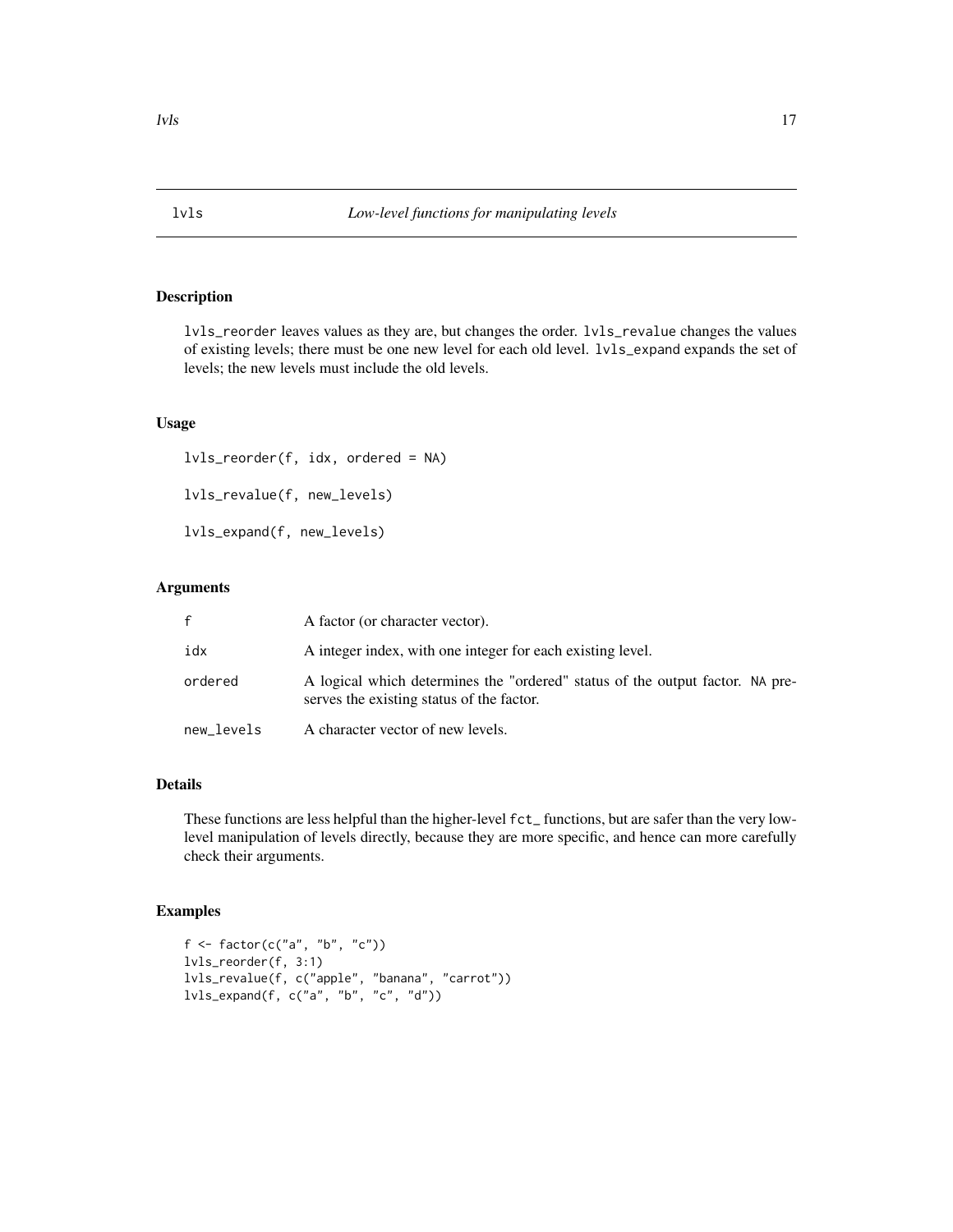<span id="page-17-0"></span>

Find all levels in a list of factors

# Usage

lvls\_union(fs)

# Arguments

fs A list of factors.

# Examples

fs <- list(factor("a"), factor("b"), factor(c("a", "b"))) lvls\_union(fs)